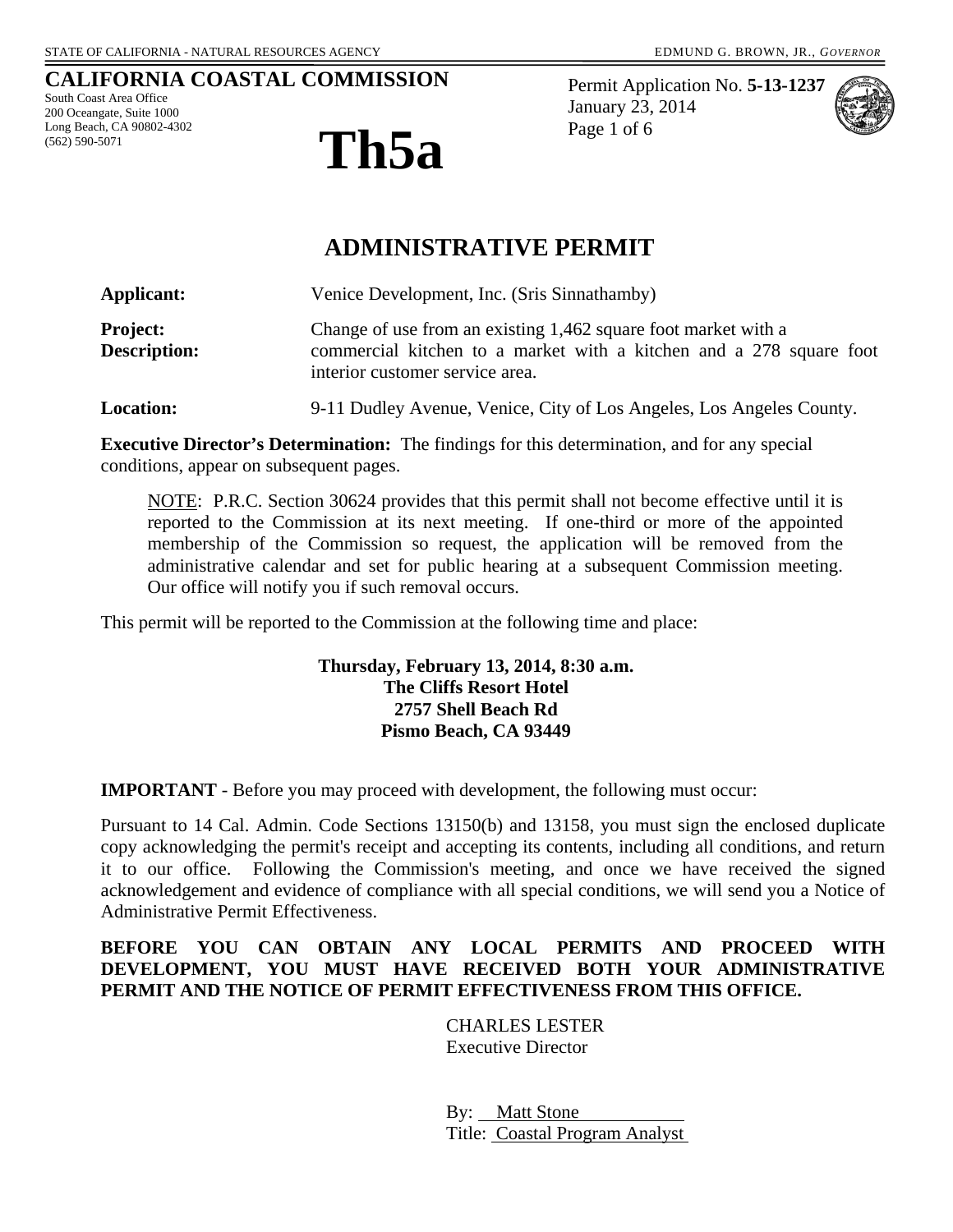## **SPECIAL CONDITIONS:** See Page Five.

## **EXECUTIVE DIRECTOR'S DETERMINATION (continued):**

The Executive Director hereby determines that the proposed development is a category of development which, pursuant to PRC Section 30624, qualifies for approval by the Executive Director through the issuance of an Administrative Permit. Subject to Standard and Special Conditions as attached, said development is in conformity with the provisions of Chapter 3 of the Coastal Act of 1976 and will not have any significant impacts on the environment within the meaning of the California Environmental Quality Act. If located between the nearest public road and the sea, this development is in conformity with the public access and public recreation policies of Chapter 3.

## **FINDINGS FOR EXECUTIVE DIRECTOR'S DETERMINATION:**

### **A. PROJECT DESCRIPTION**

The subject site is located at 9-11 Dudley Ave in Venice, City of Los Angeles. The applicant proposes to change the use of an existing 1,464 sq. ft. market with a commercial kitchen to a market with an interior customer service area (café) through a change in the floor plan. The new configuration of the existing space will result in a 403 square foot market, 278 square foot interior customer service area, 468 square foot kitchen, 152 square feet for storage, and 124 square feet for restrooms.

All construction work will occur within the existing tenant space. No new floor area will be created internally. And no exterior work on the building is proposed.

The subject site currently has no existing onsite or offsite parking, and no change in parking is proposed. Pursuant to the Venice Land Use Plan (LUP), the slight change in the intensity of use does result in a minimal increase in required parking – from 7 spaces to 7.36 spaces. This increase in demand is less than half a space, which does not constitute a significant change. Furthermore, the proposed café is small and will mainly serve visitors that are attracted to the Venice visitor-serving area and will not serve as a destination type restaurant. Therefore, additional parking is not being required.

The project site is on the inland side of Ocean Front Walk, the paved public walkway (Venice Boardwalk) that separates the private properties from the open sandy public beach. The immediate neighborhood is comprised of a mix of commercial and residential uses. Accordingly, due to the size and location of the project site, there will be no significant impact on public access.

The applicant has proposed to implement a number of best management practices to minimize impacts on water quality by the proposed market and café. Since no exterior work is proposed, there will be no runoff from the site. In fact, the General Contractor's contract with the owner requires all work to remain within the existing tenant space. Any construction debris from the loading of dumpsters for removal will be cleaned immediately and watering of the sidewalk will not be permitted.

In addition, the applicant will be installing a grease trap into the existing commercial kitchen that will be connected to the 3-compartment sink. The grease trap will be maintained and emptied by employees and outside contractors who are knowledgeable about the proper disposal of fats, oils and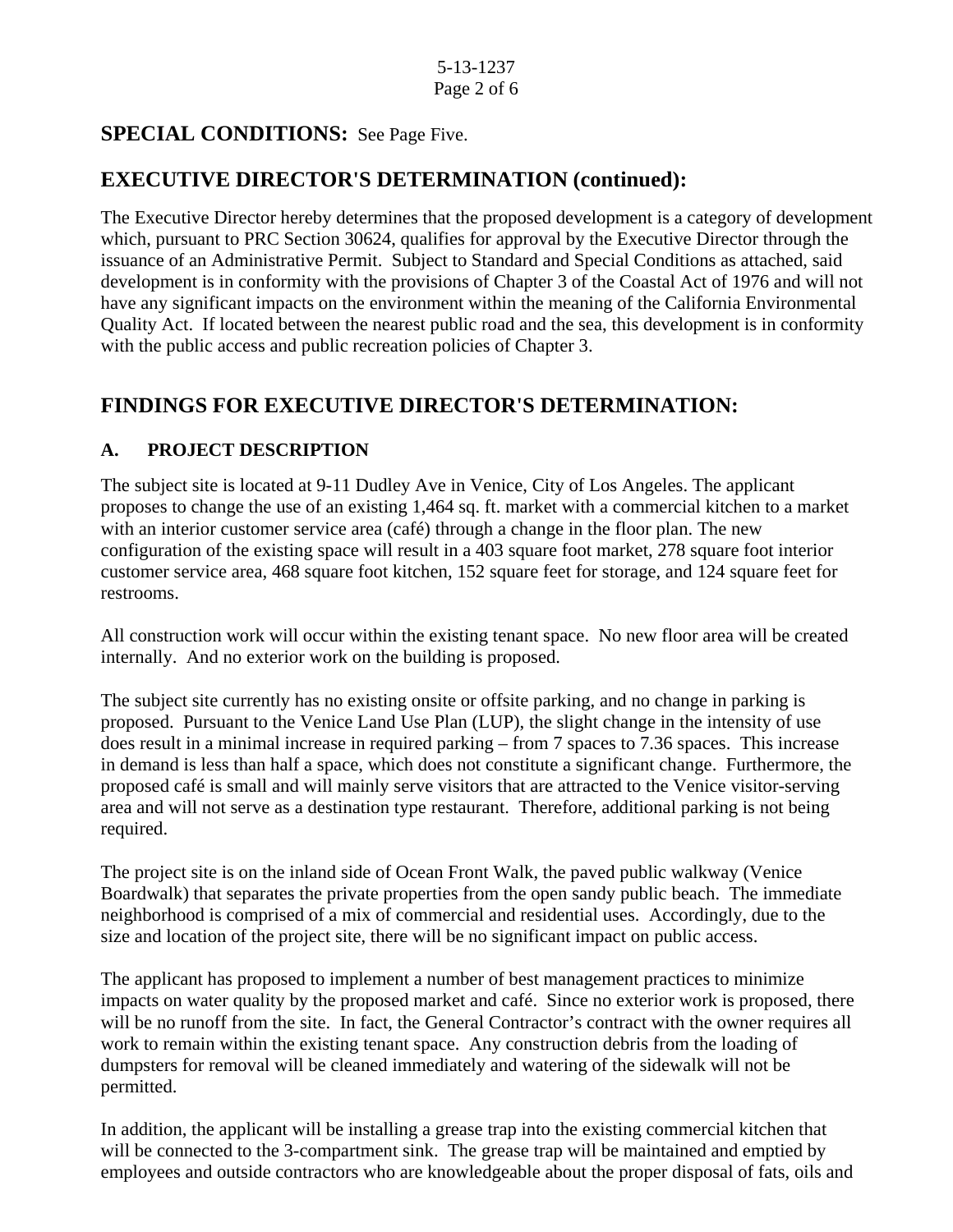#### 5-13-1237 Page 3 of 6

grease. The applicant also proposes to install new grease filters and will refurbish the existing exhaust hood system, which will reduce the amount of grease and odors that emitted into the air.

The existing trash area contains small dumpsters used by all tenants, however, the dumpsters are serviced daily and all tenants are responsible for keeping the area clean.

Therefore, adequate measures to address water quality have been incorporated during construction and into the project design.

The proposed project is consistent with community character, and will have no negative effects on visual resources or coastal access. The proposed project, as conditioned, is consistent with the Chapter 3 policies of the Coastal Act, the policies of the certified Venice LUP, and previous Commission approvals, and approval of the project as conditioned would not prejudice the City's ability to prepare an LCP.

## **B. WATER QUALITY**

The proposed development has a potential for a discharge of polluted runoff from the project site into coastal waters. The development, as proposed and as conditioned, incorporates design features to minimize the effect of construction and post-construction activities on the marine environment. These design features include, but are not limited to, the appropriate management of equipment and construction materials, and for the use of post-construction best management practices to minimize the project's adverse impact on coastal waters. Therefore, the Commission finds that the proposed development, as conditioned, conforms with Sections 30230 and 30231 of the Coastal Act regarding the protection of water quality to promote the biological productivity of coastal waters and to protect human health.

### **C. PUBLIC ACCESS AND RECREATION**

As conditioned, the proposed development will not have any new adverse impact on public access to the coast or to nearby recreational facilities. Thus, as conditioned, the proposed development conforms with Sections 30210 through 30214, Sections 30220 through 30224, and 30252 of the Coastal Act.

### **D. DEVELOPMENT**

The development is located within an existing developed area and is compatible with the character and scale of the surrounding area. However, the proposed project lacks adequate parking based on the Commission's typically applied parking standards. Though the project does not currently provide adequate parking, the extent of improvements do not warrant that the deficient parking situation be corrected at this time since the project will not significantly change the use or intensity of use of the project site. As conditioned the development conforms with Sections 30250, 30251, 30252, and the public access policies of the Coastal Act.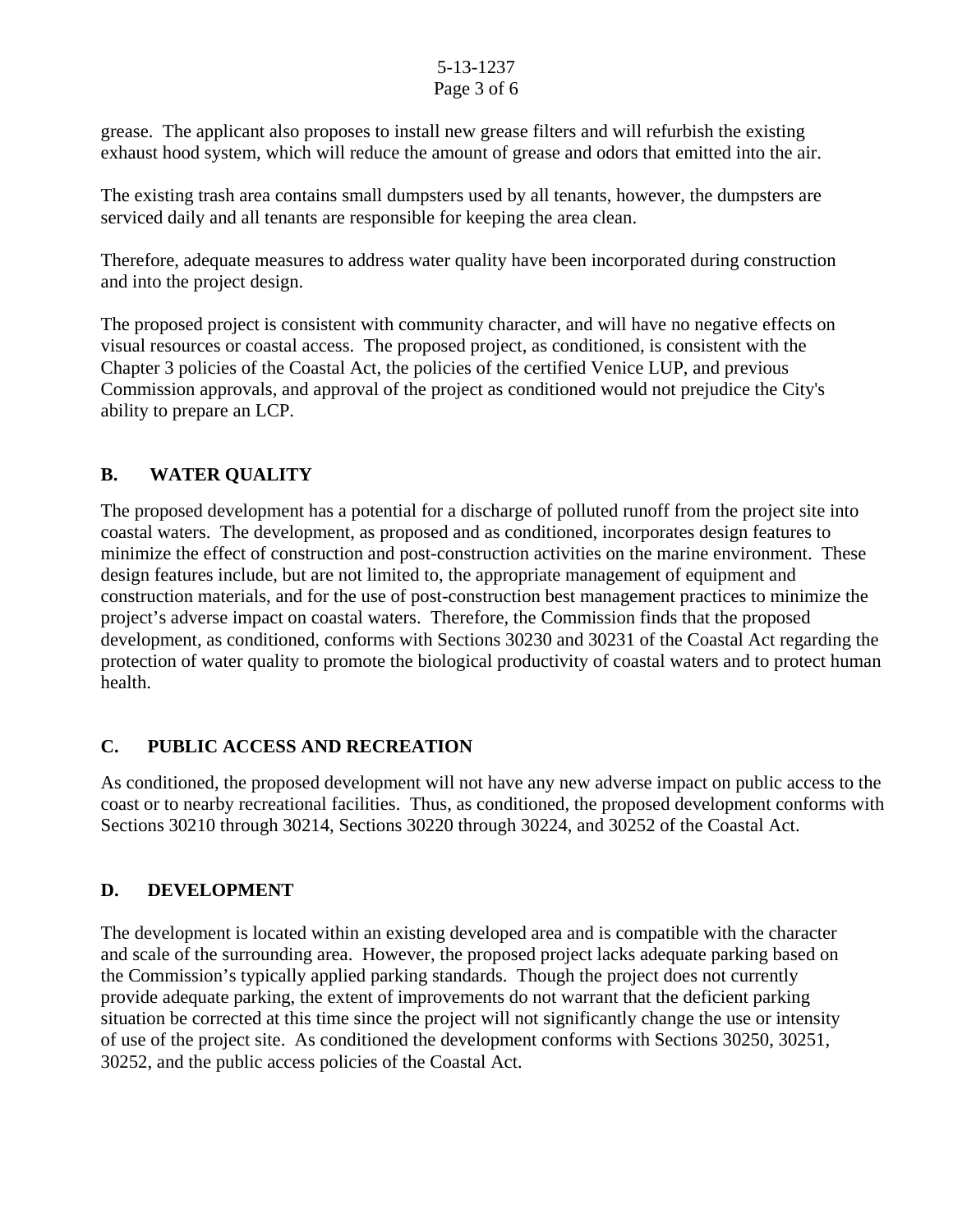### **E. LOCAL COASTAL PROGRAM**

A coastal development permit is required from the Commission for the proposed development because it is located within the Commission's area of original jurisdiction. The Commission's standard of review for the proposed development is the Chapter 3 policies of the Coastal Act. The Venice certified LUP is advisory in nature and may provide guidance. The Commission certified the Venice LUP on June 14, 2001. As conditioned, the proposed development is consistent with Chapter 3 of the Coastal Act and with the certified LCP for the area.

### **F. CALIFORNIA ENVIRONMENTAL QUALITY ACT (CEQA)**

As conditioned, there are no feasible alternatives or feasible mitigation measures available which would substantially lessen any significant adverse effect which the activity may have on the environment. Therefore, the Executive Director determines that the proposed project, as conditioned to mitigate the identified impacts, is the least environmentally damaging feasible alternative and can be found consistent with the requirements of the Coastal Act to conform to CEQA.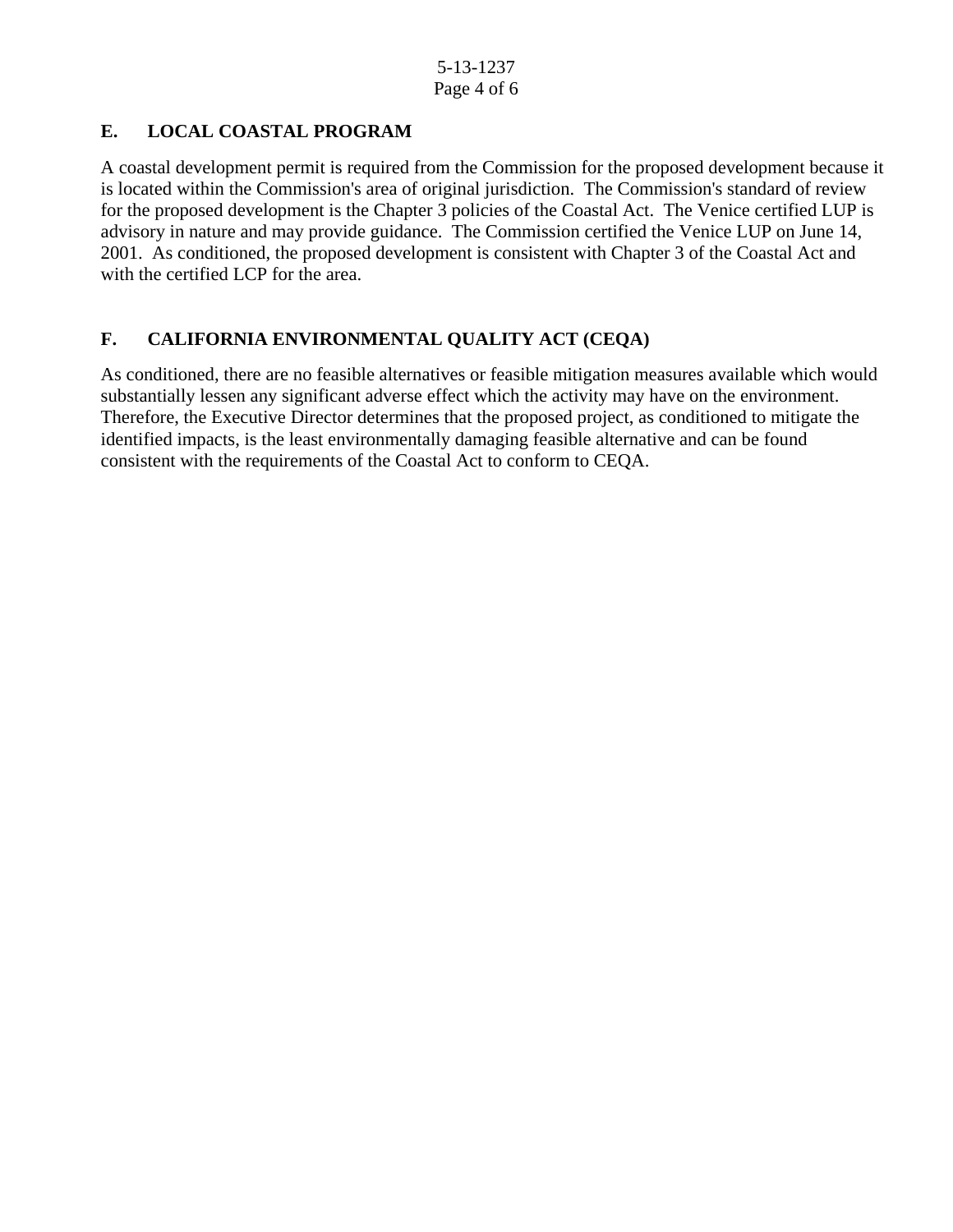#### 5-13-1237 Page 5 of 6

# **SPECIAL CONDITIONS:**

- 1. **Permit Compliance**. The permitted use of the approved development is for commercial related uses only. All development must occur in strict compliance with the proposal as set forth in the application for permit, subject to any special conditions. In particular, the interior customer service area shall be limited to 278 square feet as shown on the submitted plans. Any deviation from the approved plans must be submitted for review by the Executive Director to determine whether an amendment to this coastal development permit is required.
- 2. **Construction Responsibilities and Debris Removal.** By acceptance of this permit, the applicants agree that the approved development shall be carried out in compliance with the following BMPs:
	- a) No construction materials, equipment, debris, or waste will be placed or stored where it may be subject to wave, wind, or rain erosion and dispersion.
	- b) Any and all construction material shall be removed from the site within ten days of completion of construction and disposed of at an appropriate location outside of the coastal zone.
- 3. **Best Management Practices (BMP) Program.** Solid and Liquid Waste Management Measures:
	- a) All trash, recyclables, and hazardous wastes or potential water contaminants, including old gasoline or gasoline with water, absorbent materials, oily rags, lead acid batteries, anti-freeze, waste diesel, kerosene and mineral spirits shall be disposed of in a proper manner and shall not at any time be disposed of in the water or gutter.
	- b) Wash down areas for restaurant equipment and accessories shall be designed as follows: i) The area shall be self-contained, equipped with a grease trap or grease interceptor, or other BMP that prevents grease from reaching the sewer system, and properly connected to a sanitary sewer; ii) if the wash area is to be located outdoors, it shall be covered, paved, have primary containment, and be connected to the sanitary sewer; and, iii) the grease trap/interceptor shall be regularly maintained according to manufacturer's specifications to ensure maximum removal efficiencies.
	- c) Trash enclosures located outside from the principal structure shall be fully enclosed in order to prevent stormwater contact with waste matter which can be a potential source of bacteria, grease, and other pollutants in runoff.
- 4. **Public Access along the Waterway.** The proposed project shall not interfere with public access and use of the public walkway situated in the vicinity of the project.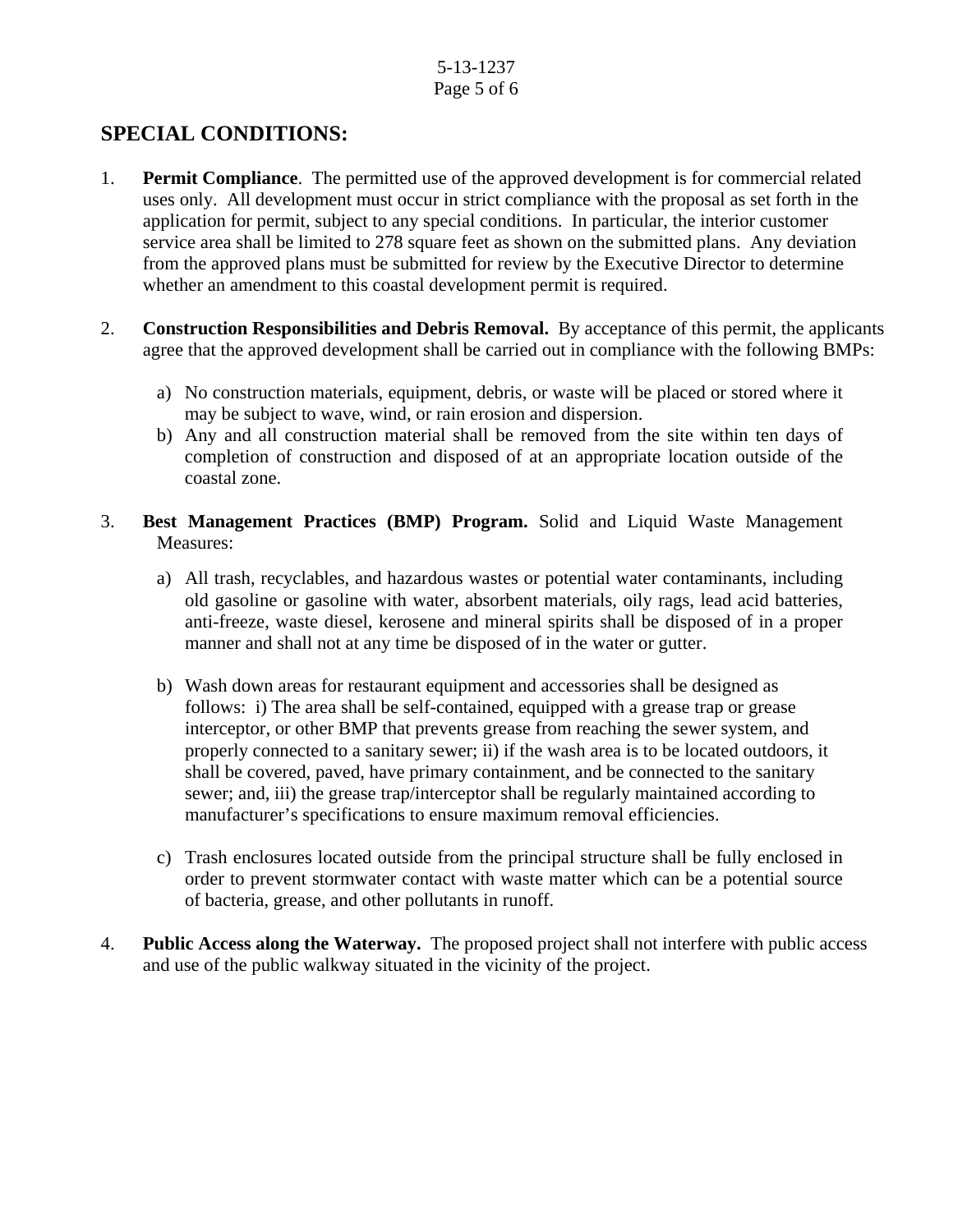#### 5-13-1237 Page 6 of 6

## **STANDARD CONDITIONS:**

- 1. **Notice of Receipt and Acknowledgment.** The permit is not valid and development shall not commence until a copy of the permit, signed by the permittee or authorized agent, acknowledging receipt of the permit and acceptance of the terms and conditions, is returned to the Commission office.
- 2. **Expiration.** If development has not commenced, the permit will expire two years from the date this permit is reported to the Commission. Development shall be pursued in a diligent manner and completed in a reasonable period of time. Application for extension of the permit must be made prior to the expiration date.
- 3. **Interpretation.** Any questions of intent or interpretation of any term or condition will be resolved by the Executive Director or the Commission.
- 4. **Assignment.** The permit may be assigned to any qualified person, provided assignee files with the Commission an affidavit accepting all terms and conditions of the permit.
- 5. **Terms and Conditions Run with the Land.** These terms and conditions shall be perpetual, and it is the intention of the Commission and the permittee to bind all future owners and possessors of the subject property to the terms and conditions.

# **ACKNOWLEDGMENT OF PERMIT RECEIPT/ACCEPTANCE OF CONTENTS:**

I/We acknowledge that I/we have received a copy of this permit and have accepted its contents including all conditions.

\_\_\_\_\_\_\_\_\_\_\_\_\_\_\_\_\_\_\_\_\_\_\_\_\_\_\_\_\_\_\_\_\_\_\_\_\_\_ \_\_\_\_\_\_\_\_\_\_\_\_\_\_\_\_\_\_\_\_\_\_

Applicant's Signature Date of Signing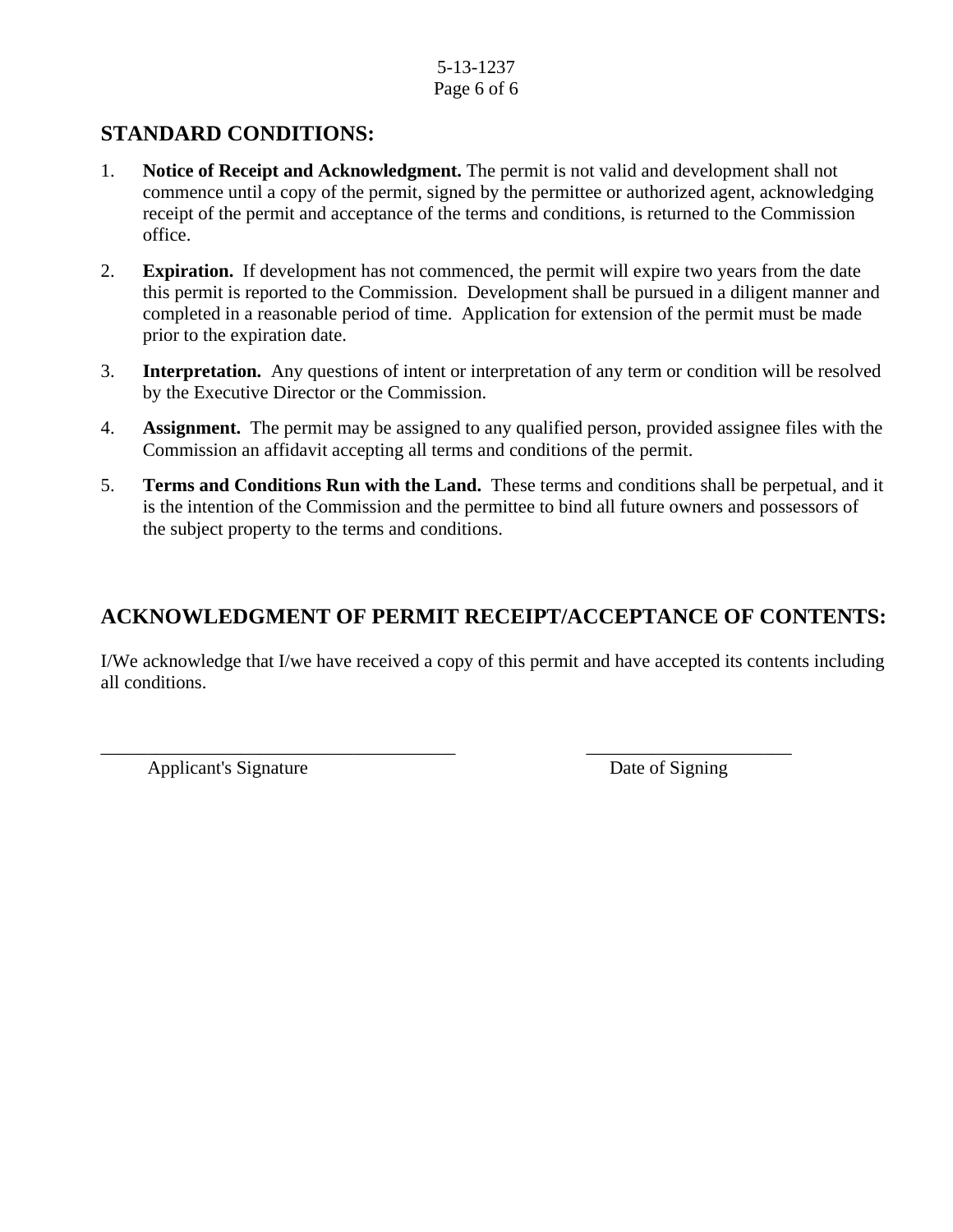VENICE, CA

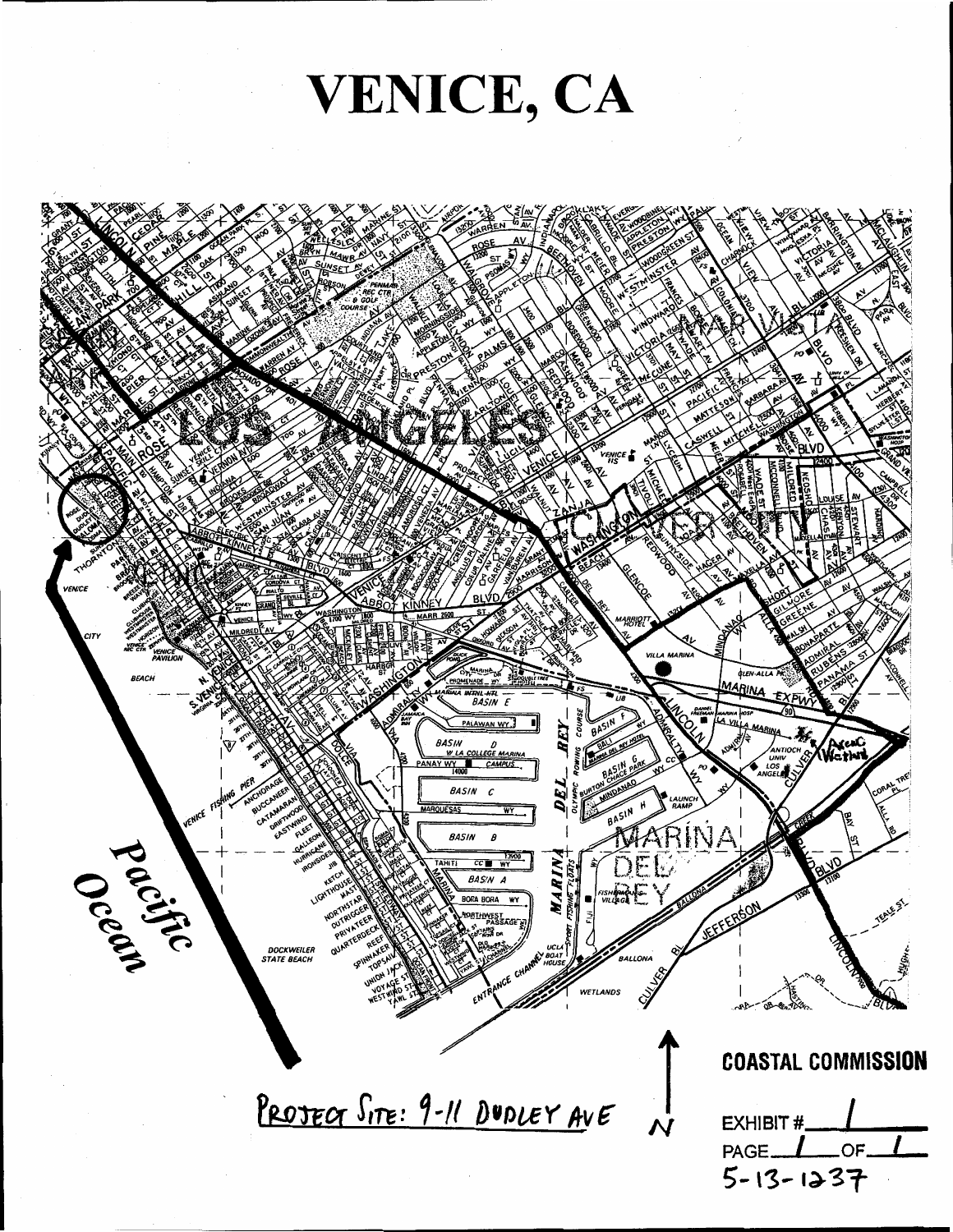# VENICE LUP POLICIES (approved by Coastal Commission November 14, 2000)

**Maximum Building Height** 

Е  $22 - 30'$ 

> 30' with a flat roof 35' with varied or stepped back roofline 28'along walk streets

Notes:

F

\*All building heights shall be measured from the elevation of the fronting right-of-way, except in the Venice Canal Subarea (E)<br>where all building heights shall be measured from the elevation of the adjacent alley.

\*Roof access structures shall be set back at least 60 horizontal feet from the mean high tide line of the fronting canal.

\*Notwithstanding other policies of this LUP, chimneys, exhaust ducts, ventilation shafts and other similar devices essential for building function may exceed the specified height limit in a residential zone by five feet.

\*See Policy I.A.1 for policy limiting roof access structures.

"See Policy I.B.7 for commercial and mixed-use development standards.



PROJECT SITE: 9-11 DUDLEY ANE

**LUP**<br>Exhibit 14a **Height** Subarea: North Venice . Venice Canals



p.<br>K

Page 2-12

Watch Line team Exhibit